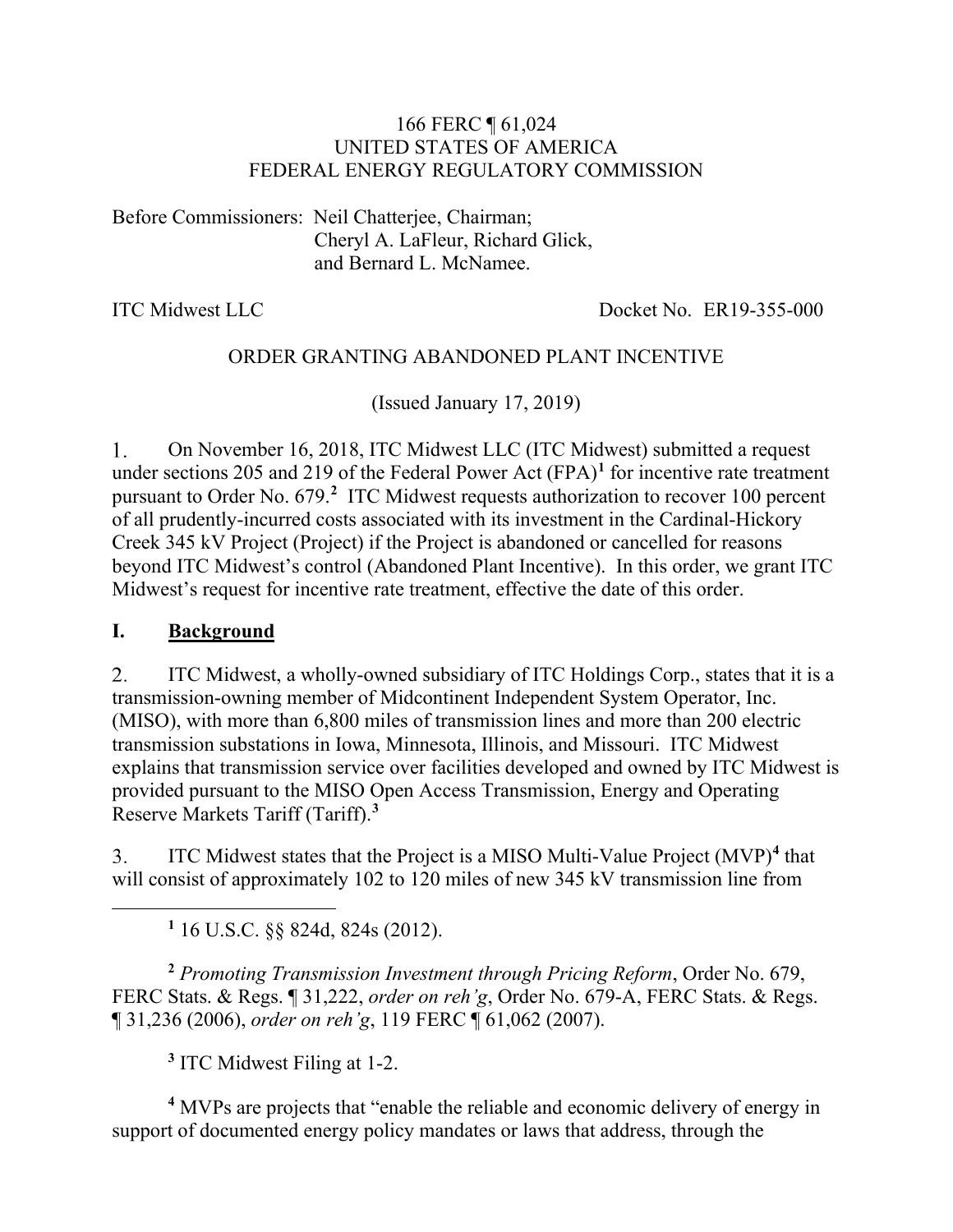Dane County, Wisconsin to Dubuque County, Iowa, with associated substation expansions. According to ITC Midwest, ITC Midwest and American Transmission Company LLC (ATC) each owns 45.5 percent of the Project, and Dairyland Power Cooperative (Dairyland) owns the remaining nine percent. ITC Midwest states that the Project is estimated to cost between \$492 million and \$543 million, depending on the route, and that the transmission line is expected to be in service in December 2023. According to ITC Midwest, the cost for its portion of the Project would be 45.5 percent of the total, or approximately \$224 to \$247 million.**[5](#page-1-0)**

ITC Midwest requests an effective date of January 15, 2019.**[6](#page-1-1)**  $4.$ 

# **II. Notice of Filing and Responsive Pleadings**

5. Notice of ITC Midwest's filing was published in the *Federal Register*, 83 Fed. Reg. 60,840 (2018), with interventions and protests due on or before December 7, 2018. Notices of intervention were filed by the Iowa Utilities Board (Iowa Commission) and the Public Service Commission of Wisconsin (Wisconsin Commission). Timely motions to intervene were filed by: ATC; Dairyland; Alliant Energy Corporate Services, Inc.; and Ameren Services Company.

## **III. Discussion**

# **A. Procedural Matters**

6. Pursuant to Rule 214 of the Commission's Rules of Practice and Procedure, 18 C.F.R. § 385.214 (2018), the notices of intervention and timely, unopposed motions to intervene serve to make the entities that filed them parties to this proceeding.

# **B. Substantive Matters**

# **1. Section 219 Requirement**

In the Energy Policy Act of 2005,**[7](#page-1-2)** Congress added section 219 to the FPA,  $7<sub>1</sub>$ directing the Commission to establish, by rule, incentive-based rate treatments to promote capital investment in certain transmission infrastructure. The Commission subsequently

**<sup>5</sup>** ITC Midwest Filing at 2.

<span id="page-1-1"></span>**<sup>6</sup>** *Id.* at 7, 9.

<span id="page-1-2"></span>**<sup>7</sup>** Energy Policy Act of 2005, Pub. L. No. 109-58, § 1241, 119 Stat. 594 (2005).

<span id="page-1-0"></span> $\overline{a}$ development of a robust transmission system, multiple reliability and/or economic issues affecting multiple [MISO] transmission zones." *Midcontinent Indep. Sys. Operator, Inc.*, 156 FERC ¶ 61,235, at P 2 (2016).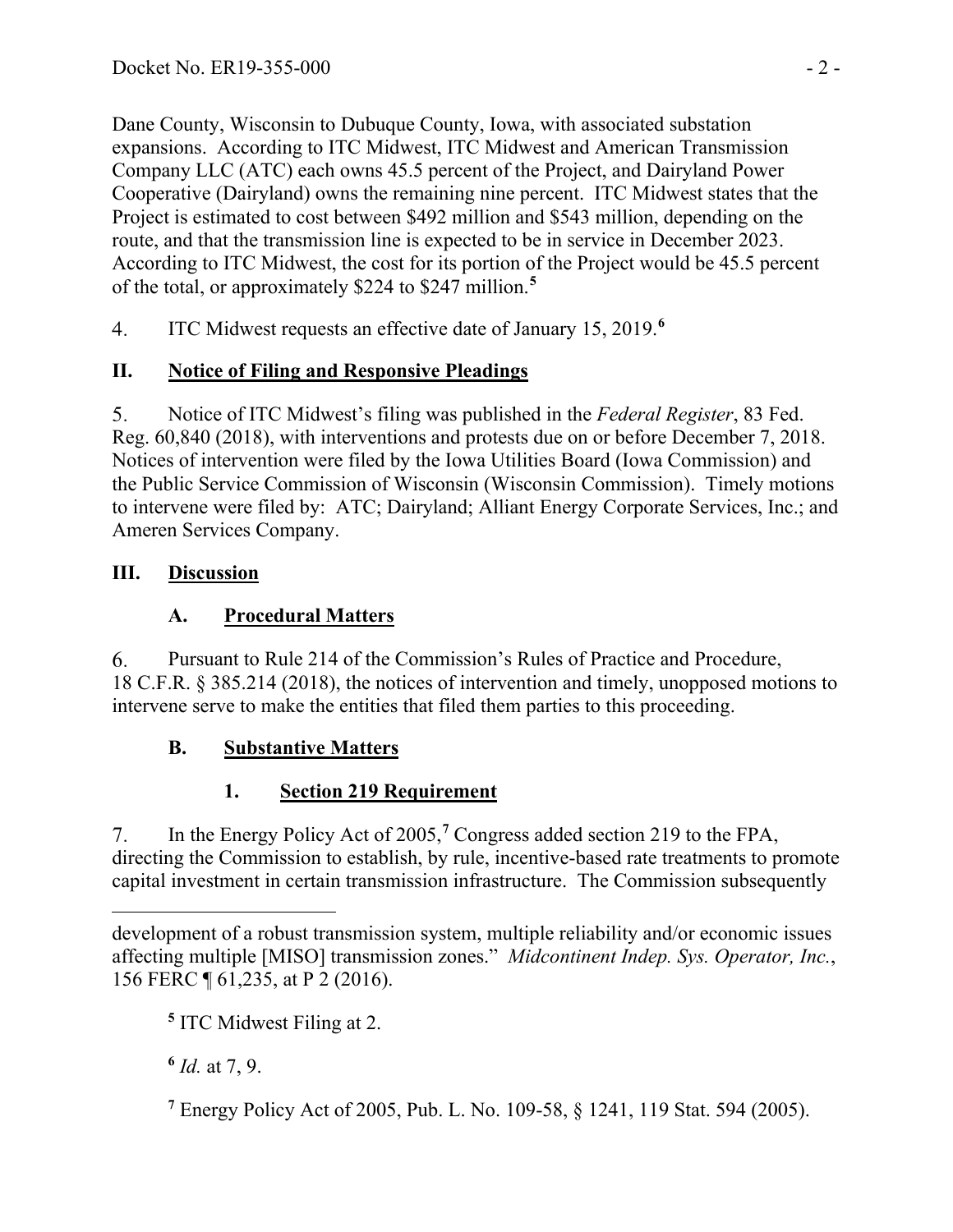issued Order No. 679, which sets forth processes by which a public utility may seek transmission rate incentives pursuant to section 219, including the Abandoned Plant Incentive. Additionally, in November 2012, the Commission issued the 2012 Incentives Policy Statement providing additional guidance regarding its evaluation of applications for transmission rate incentives under section 219 and Order No. 679.**[8](#page-2-0)**

8. Pursuant to Order No. 679, an applicant may seek to obtain incentive rate treatment for a transmission infrastructure investment that satisfies the requirements of section 219, i.e., the applicant must show that "the facilities for which it seeks incentives either ensure reliability or reduce the cost of delivered power by reducing transmission congestion."**[9](#page-2-1)** The Commission established the process for an applicant to demonstrate that it meets this standard, including a rebuttable presumption that the standard is met if:

> (1) the transmission project results from a fair and open regional planning process that considers and evaluates the project for reliability and/or congestion and is found to be acceptable to the Commission; or (2) a project has received construction approval from an appropriate state commission or state siting authority.[**[10](#page-2-2)**]

 $9<sub>1</sub>$ The Commission also stated that "other applicants not meeting these criteria may nonetheless demonstrate that their project is needed to maintain reliability or reduce congestion by presenting [to the Commission] a factual record that would support such a finding."**[11](#page-2-3)**

# **a. ITC Midwest's Request**

10. ITC Midwest argues that the Project meets the rebuttable presumption. In support, ITC Midwest states that MISO approved the Project as an MVP in its 2011 MISO Transmission Expansion Plan (MTEP). According to ITC Midwest, MISO found in its 2011 MTEP Report that the Project would (1) provide load centers with access to less expensive wind power, and (2) help relieve constraints on the existing 345 kV and 138 kV systems in the vicinity of the Project. ITC Midwest asserts that therefore, even

<span id="page-2-2"></span> $10 \, \text{Id}$ .

<span id="page-2-1"></span><span id="page-2-0"></span> $\overline{a}$ **<sup>8</sup>** *See Promoting Transmission Investment Through Pricing Reform*, 141 FERC ¶ 61,129 (2012).

**<sup>9</sup>** Order No. 679, FERC Stats. & Regs. ¶ 31,222 at P 76.

<span id="page-2-3"></span>**<sup>11</sup>** *Id.* P 57; *see also* Order No. 679-A, FERC Stats. & Regs. ¶ 31,236 at P 41.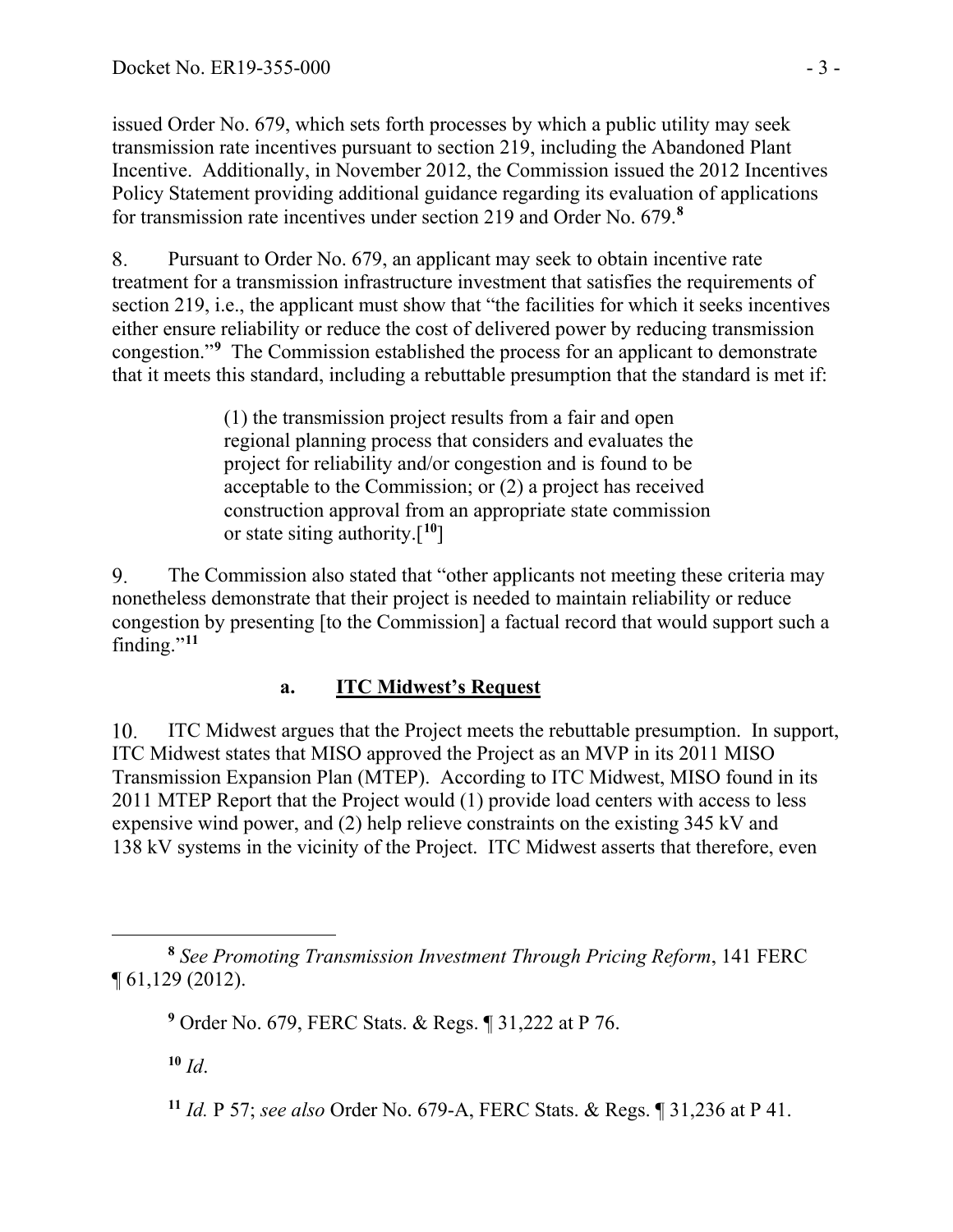without the rebuttable presumption, the Project satisfies the requirement of section 219 because it will relieve congestion and provide other benefits as an MVP.**[12](#page-3-0)**

## **b. Commission Determination**

The Commission has previously found that projects approved through a regional 11. transmission planning process that evaluated whether the identified transmission projects will enhance reliability and/or reduce congestion are entitled to the rebuttable presumption established under Order No. 679.**[13](#page-3-1)** In this case, the MTEP transmission planning process, through which the Project was approved, evaluated whether identified transmission projects will enhance reliability and/or reduce congestion. Therefore, we find that the Project is entitled to the rebuttable presumption that it meets this requirement of section 219.

# **2. Order No. 679 Nexus**

12. In addition to satisfying the section 219 requirement of ensuring reliability and/or reducing the cost of delivered power by reducing congestion, Order No. 679 requires an applicant to demonstrate that there is a nexus between the incentive sought and the investment being made.**[14](#page-3-2)** In Order No. 679-A, the Commission clarified that the nexus test is met when an applicant demonstrates that the total package of incentives requested is "tailored to address the demonstrable risks or challenges faced by the applicant."**[15](#page-3-3)** The Commission requires a project-specific demonstration of the nexus between the requested incentives and the risks and challenges of the project.**[16](#page-3-4)**

## **a. ITC Midwest's Request**

13. ITC Midwest contends that the requested Abandoned Plant Incentive is tailored to address the Project's demonstrable risks and challenges. In support, ITC Midwest states that the Project faces risks arising from the interaction among, and the timing of, required

<span id="page-3-0"></span> $\overline{a}$ **<sup>12</sup>** ITC Midwest Filing at 4 & n.19 and Ex. ITC-100 (Testimony of David B. Grover) at 6-9.

<span id="page-3-2"></span><span id="page-3-1"></span>**<sup>13</sup>** *See, e.g.*, *TransCanyon DCR, LLC*, 152 FERC ¶ 61,017, at P 17 (2015) (*TransCanyon*); *Pacific Gas and Elec. Co*., 148 FERC ¶ 61,195, at P 14 (2014); *Midcontinent Independent Sys. Operator, Inc. and WPPI Energy*, 151 FERC ¶ 61,246, at P 15 (2015); *Southern Indiana Gas & Elec. Co.*, 125 FERC ¶ 61,124, at P 28 (2008).

**<sup>14</sup>** Order No. 679, FERC Stats. & Regs. ¶ 31,222 at P 48.

<span id="page-3-3"></span>**<sup>15</sup>** Order No. 679-A, FERC Stats. & Regs. ¶ 31,236 at P 40.

<span id="page-3-4"></span>**<sup>16</sup>** *See* 18 C.F.R. § 35.35(d) (2018).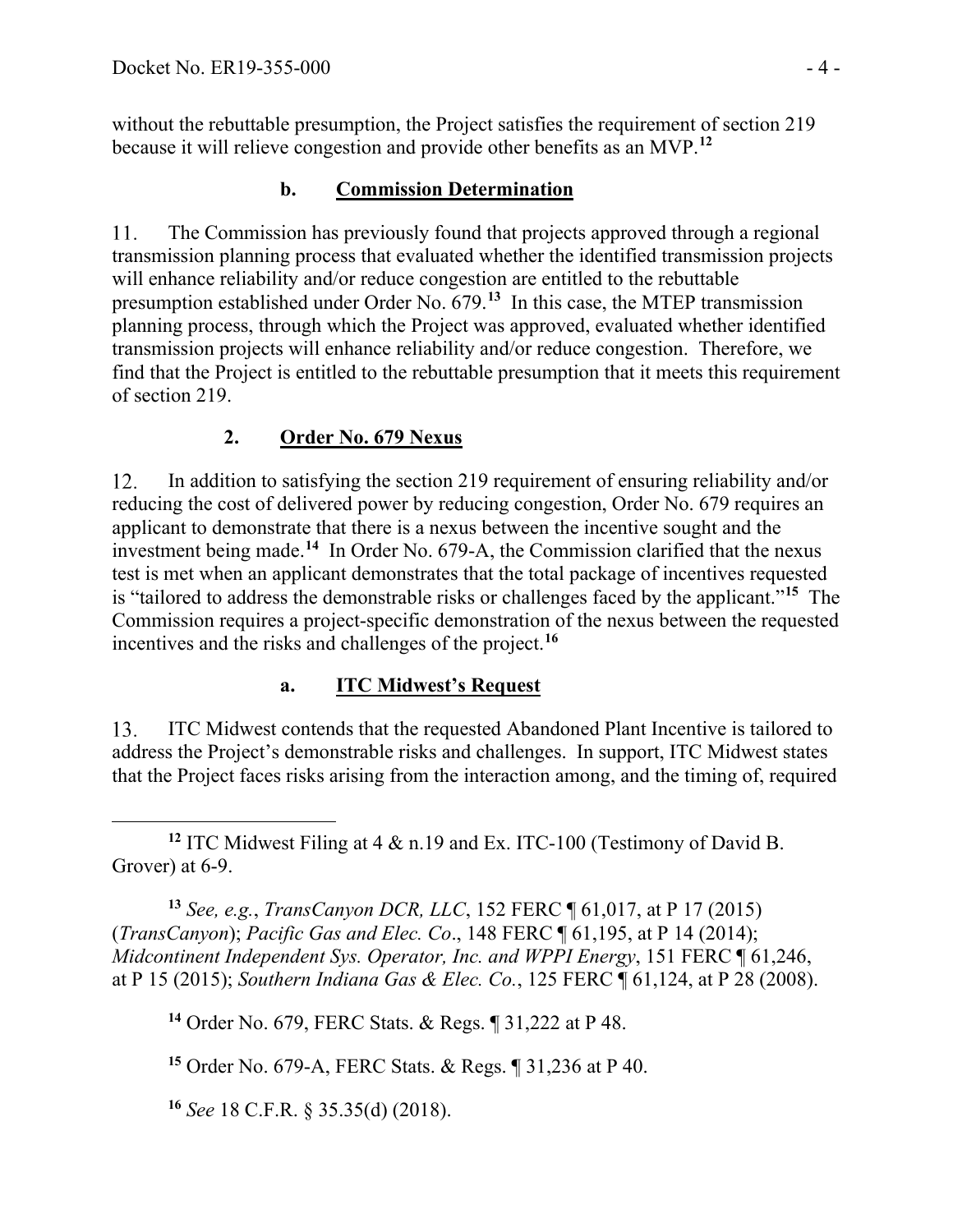federal and state approvals. ITC Midwest explains that the Project requires state regulatory approvals from the Wisconsin and Iowa Commissions, along with authorizations from the U.S. Fish and Wildlife Service and the Army Corps of Engineers. ITC Midwest states that the Project could be delayed or even terminated if the necessary approvals and permits are not obtained. ITC Midwest notes that the permitting process for the Project is further complicated because the Project must cross the Mississippi River as well as federal wildlife refuge lands. According to ITC Midwest, the requirement for numerous independent permits and authorizations from state and federal agencies presents the most significant risk to the Project.**[17](#page-4-0)**

14. ITC Midwest states that route changes or cost increases resulting from the regulatory approval process could also delay or jeopardize the Project. Further, ITC Midwest states that the easement acquisition process could be contentious, which could also result in delays or increased costs. ITC Midwest asserts that, in order to keep the Project on schedule toward its December 2023 in-service date, capital investments must be made before the ongoing, overlapping regulatory processes and easement acquisitions are complete. ITC Midwest states that those investments are at risk if the Project fails to move forward.**[18](#page-4-1)**

15. ITC Midwest states that its request is narrowly tailored and it does not seek additional rate incentive treatments beyond the Abandonment Plant Incentive. **[19](#page-4-2)** ITC Midwest states that recovery of specific abandoned costs would be subject to a future FPA section 205 filing.**[20](#page-4-3)** Until the Commission approves such rates in the future section 205 filing, ITC Midwest states that it will maintain a zero balance in its Attachment O template for the placeholder associated with the recovery of abandoned plant costs for the Project. ITC Midwest explains that any abandonment costs recovered pursuant to the incentive will be recovered through the MISO Tariff using the underlying cost allocation for the Project as an MVP under Schedule 26-A, the MVP Usage Rate.**[21](#page-4-4)**

## **b. Commission Determination**

16. We grant ITC Midwest's request for the Abandoned Plant Incentive. In Order No. 679, the Commission found that the abandoned plant incentive is an effective means of encouraging transmission development by reducing the risk of non-recovery of costs in

**<sup>17</sup>** ITC Midwest Filing at 4-6.

**<sup>18</sup>** *Id*. at 6.

<span id="page-4-2"></span><span id="page-4-1"></span><span id="page-4-0"></span> $\overline{a}$ 

**<sup>19</sup>** *Id*. at 5.

<span id="page-4-3"></span>**<sup>20</sup>** *Id*. at 6.

<span id="page-4-4"></span>**<sup>21</sup>** *Id*.